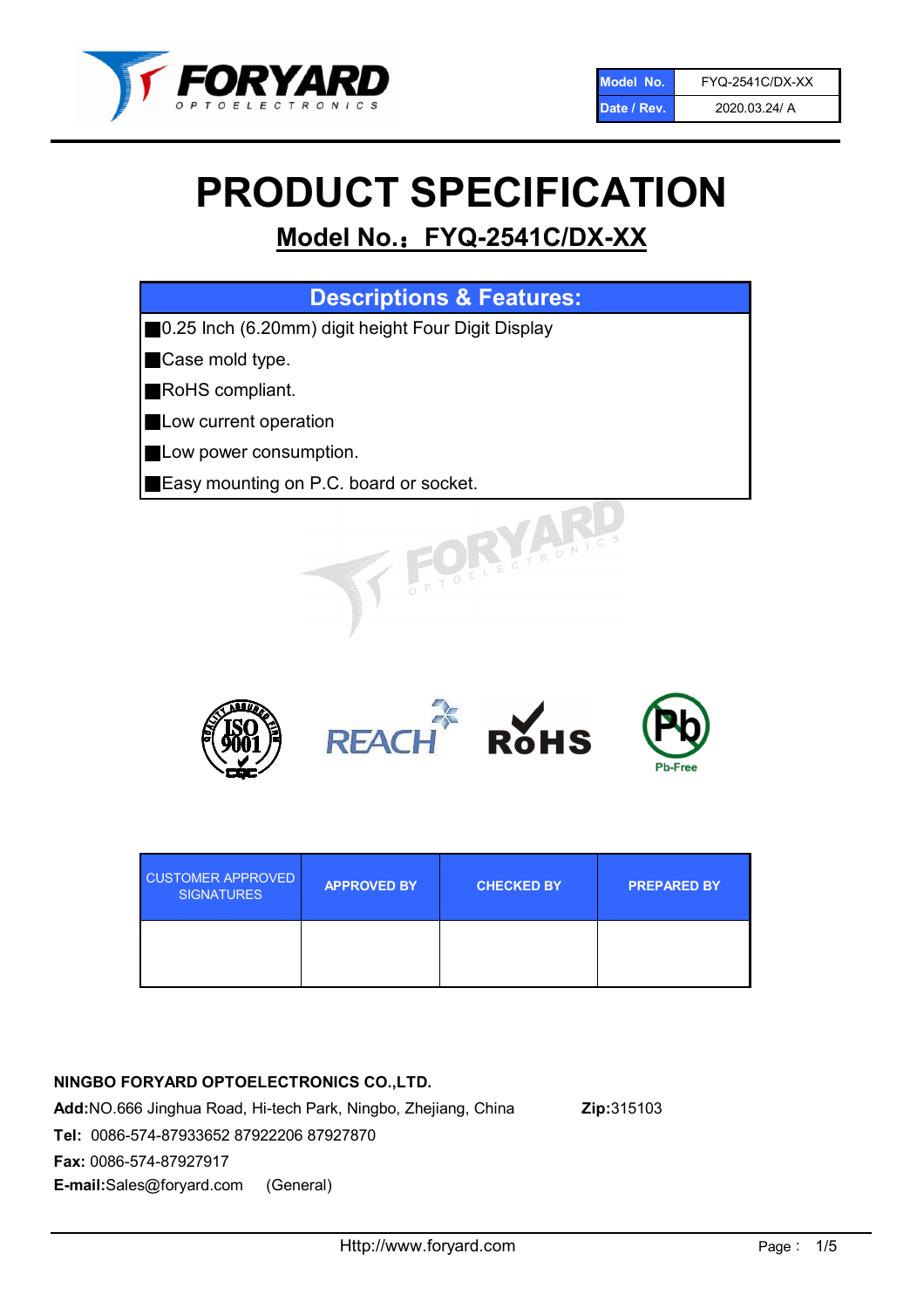

| Model No.   | <b>FYQ-2541C/DX-XX</b> |
|-------------|------------------------|
| Date / Rev. | 2020.03.24/ A          |

#### Model No.: FYQ-2541C/DX-XX

#### ■ -XX: REF Surface / Epoxy color

| Color<br><b>Number</b>      |                        |                            |          |                |
|-----------------------------|------------------------|----------------------------|----------|----------------|
| REF Surface Color   O White |                        | $\circ$ Black $\circ$ Gray | I⊖ Red   | ∣O Green       |
| Epoxy Color                 | $\bigcirc$ Water Clear | $\circ$ White $\circ$ Red  | I⊖ Green | $\circ$ Yellow |

#### ■ Mechanical Dimensions







Notes:

- 1. All pins are Φ0.45[.019]mm
- 2. Dimension in millimeter [inch], tolerance is ±0.25 [.010] and angle is ±1° unless otherwise noted.
- 3. Bending≤Length\*1%.
- 4.The specifications,characteristics and technical data described in the datasheet are subject to change without prior notice.
- 5.The drawing is different from the actual one, please refer to the sample.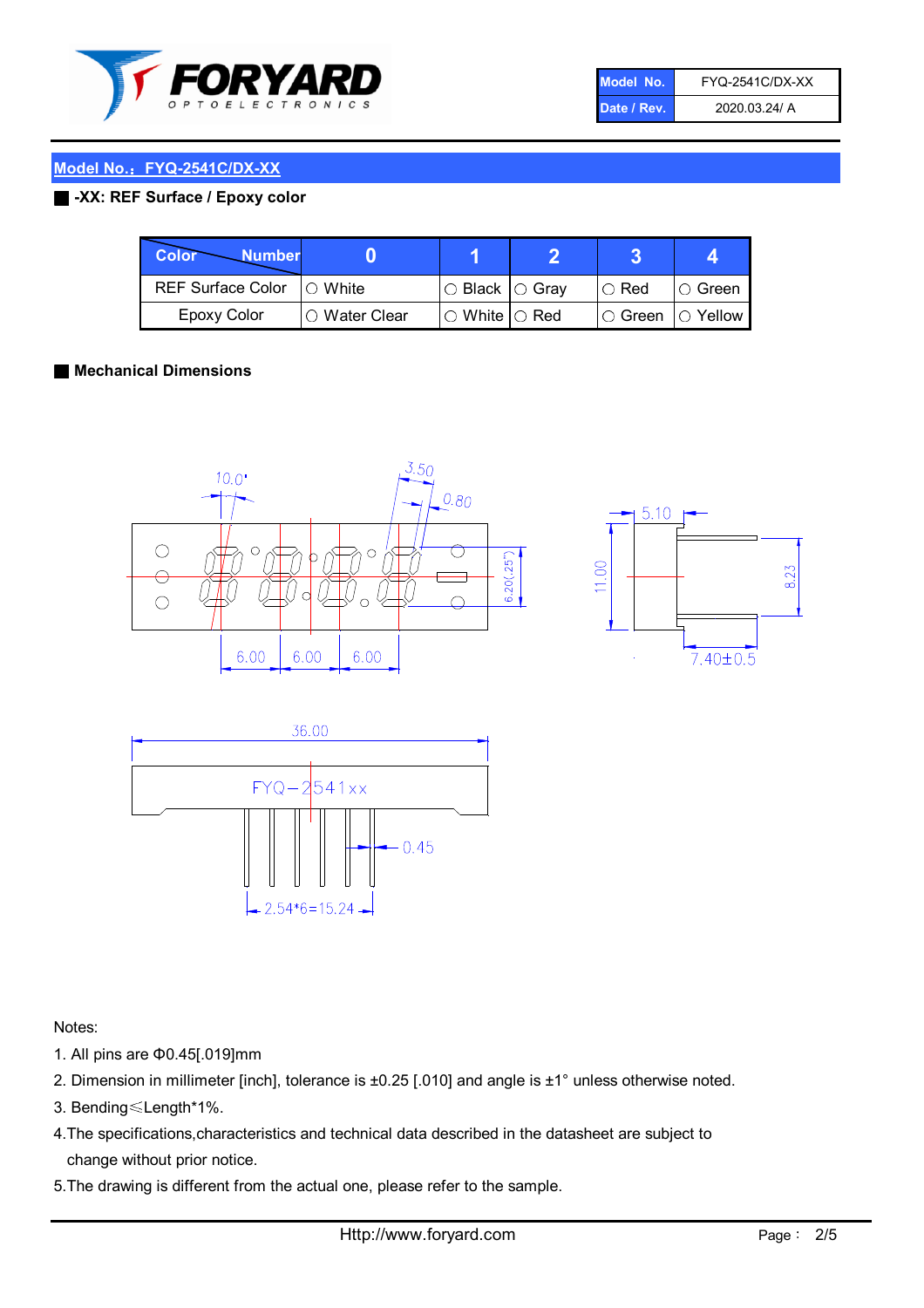

| Model No.   | <b>FYQ-2541C/DX-XX</b> |
|-------------|------------------------|
| Date / Rev. | 2020.03.24/ A          |

## Model No.: FYQ-2541C/DX-XX

# ■ All Light On Segments Feature & Pin Position





#### ■ Internal Circuit Diagrams

FYQ-2541CX



FYQ-2541DX

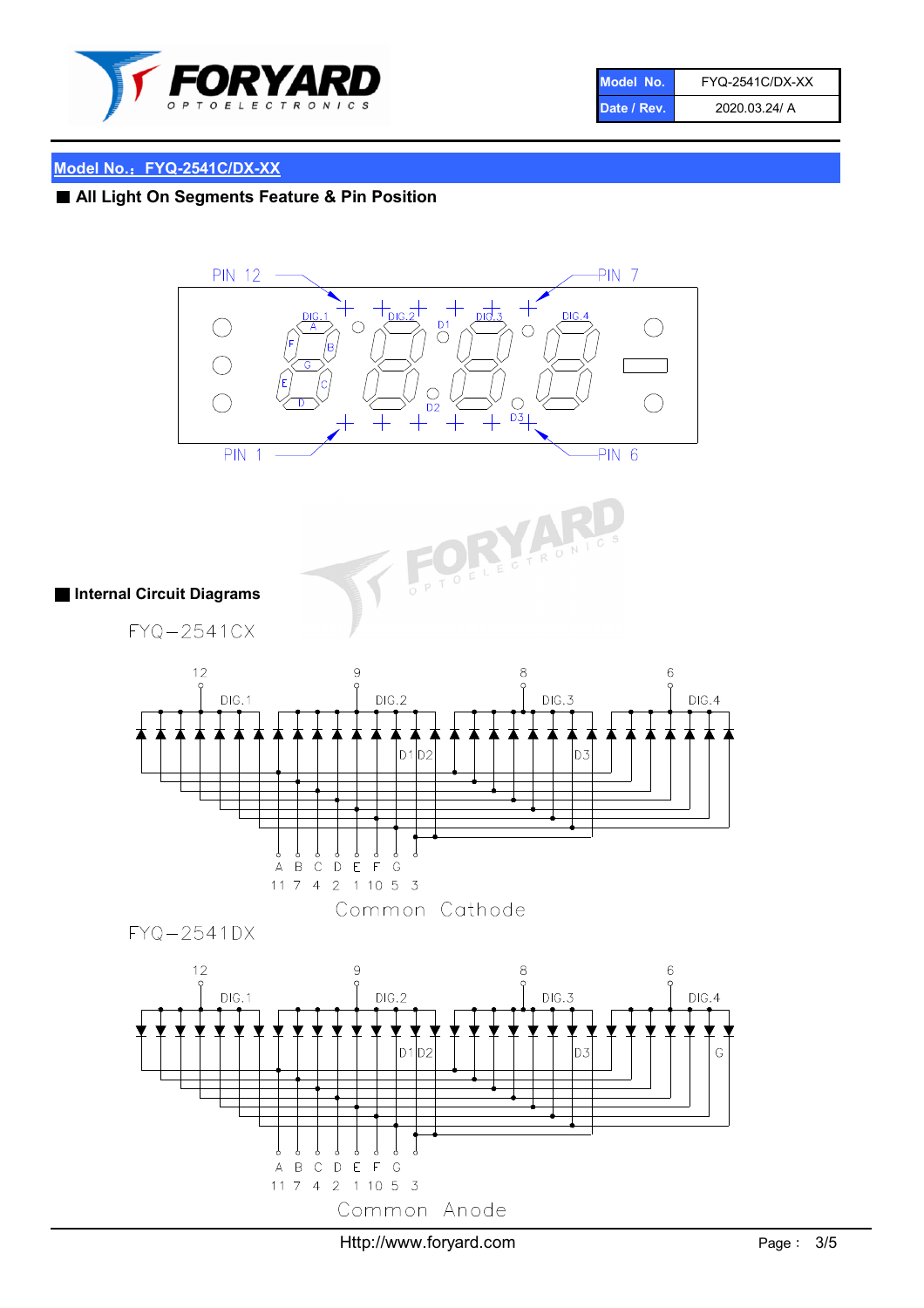

| Model No.   | <b>FYQ-2541C/DX-XX</b> |
|-------------|------------------------|
| Date / Rev. | 2020.03.24/ A          |

(Ta=25℃)

#### Model No.: FYQ-2541C/DX-XX

#### Absolute maximum

| solute maximum ratings       |               |                       |              |            | (Ta=25℃)    |
|------------------------------|---------------|-----------------------|--------------|------------|-------------|
| <b>Parameter</b>             | <b>Symbol</b> | <b>Test Condition</b> | <b>Value</b> |            |             |
|                              |               |                       | <b>Min</b>   | <b>Max</b> | <b>Unit</b> |
| Reverse Voltage              | VR            | $IR = 30$             | 5            |            |             |
| <b>Forward Current</b>       | IF            |                       |              | 30         | mA          |
| Power Dissipation            | Pd            |                       |              | 100        | mW          |
| <b>Pulse Current</b>         | Ipeak         | Duty=0.1mS,1KHz       |              | 150        | mA          |
| <b>Operating Temperature</b> | Topr          |                       | $-40$        | $+85$      | °C          |
| Storage Temperature          | Tstr          |                       | -40          | $+85$      | °C          |

#### ■ Electrical-Optical Characteristics

#### ● Color Code & Chip Characteristics:(Test Condition:IF=10mA)

Typ Max S | Hi $\textsf{Red}$  | AlGaInP | 660nm LE 20nm | 2.00 | 2.50 D | Super Red | AIGaAs/DH | 650nm | 20nm | 2.00 | 2.50 E | Orange | GaAsP | 625nm | 35nm | 2.00 | 2.50 A | Amber | GaAsP | 610nm | 35nm | 2.00 | 2.50 Y | Yellow | GaAsP | 590nm | 35nm | 2.00 | 2.50 G Yellow Green AIGaInP | 570nm | 10nm | 2.00 | 2.50 3.00 3.80 3.00 3.80 W | White | InGaN/GaN | X=0.29,Y=0.30 |CCT:9500K| 3.00 | 3.80 UHR Ultra Hi Red  $\vert$  AIGaInP  $\vert$  640nm  $\vert$  20nm  $\vert$  2.00  $\vert$  2.50 UR | Ultra Red | AlGaInP | 635nm | 20nm | 2.00 | 2.50 UE Ultra Orange | AIGaInP | 625nm | 20nm | 2.00 | 2.50 UA Ultra Amber | AIGaInP | 610nm | 20nm | 2.00 | 2.50  $UV$  Ultra Yellow  $\vert$  AlGaInP  $\vert$  590nm  $\vert$  20nm  $\vert$  2.00  $\vert$  2.50  $\text{UG}$  Ultra Yellow Green | AIGaInP | 570nm | 30nm | 2.00 | 2.50 PG | Pure Green | InGaN | 520nm | 36nm | 3.00 | 3.80 30nm 3.00 3.80 30nm 3.00 3.80 10~20 Standard brightness Forward Voltage(VF) Unit:V 15~30 10~20 10~20 625nm GaAsP 590nm **Emitting Color Dice Material** 10~21 610nm Luminous **Intensity** (Iv) Unit:mcd AlGainP 660nm GaAsP GaAsP AlGaAs/DH **Spectral** Line halfwidth (∆λ1/2) Peak Wave Length $(\lambda_{\rm P})$ UB 460nm 635nm AlGaInP AlGaInP AlGaInP InGaN/GaN AlGaInP | 570nm | 10nm | 2.00 | 2.50 | 10~20 30~105 30~135 460nm 520nm Ultra brightness **AlGaInP** AlGaInP 60nm AlGaInP 640nm Segment-to-Segment Luminous Intensity ratio(Iv-M) 1.5:1 610nm 9~20(mw) 350~450 470nm 120~180 120~180 Ultra Blue InGaN/GaN 9~20(mw) 20~50 570nm | 30nm | 2.00 | 2.50 | 20~60 470nm 590nm InGaN/GaN B Blue I InGaN 40~85 60~120~180 40~70

#### Note:

1.Luminous Intensity is based on the Foryard standards.

2.Pay attention about static for InGaN